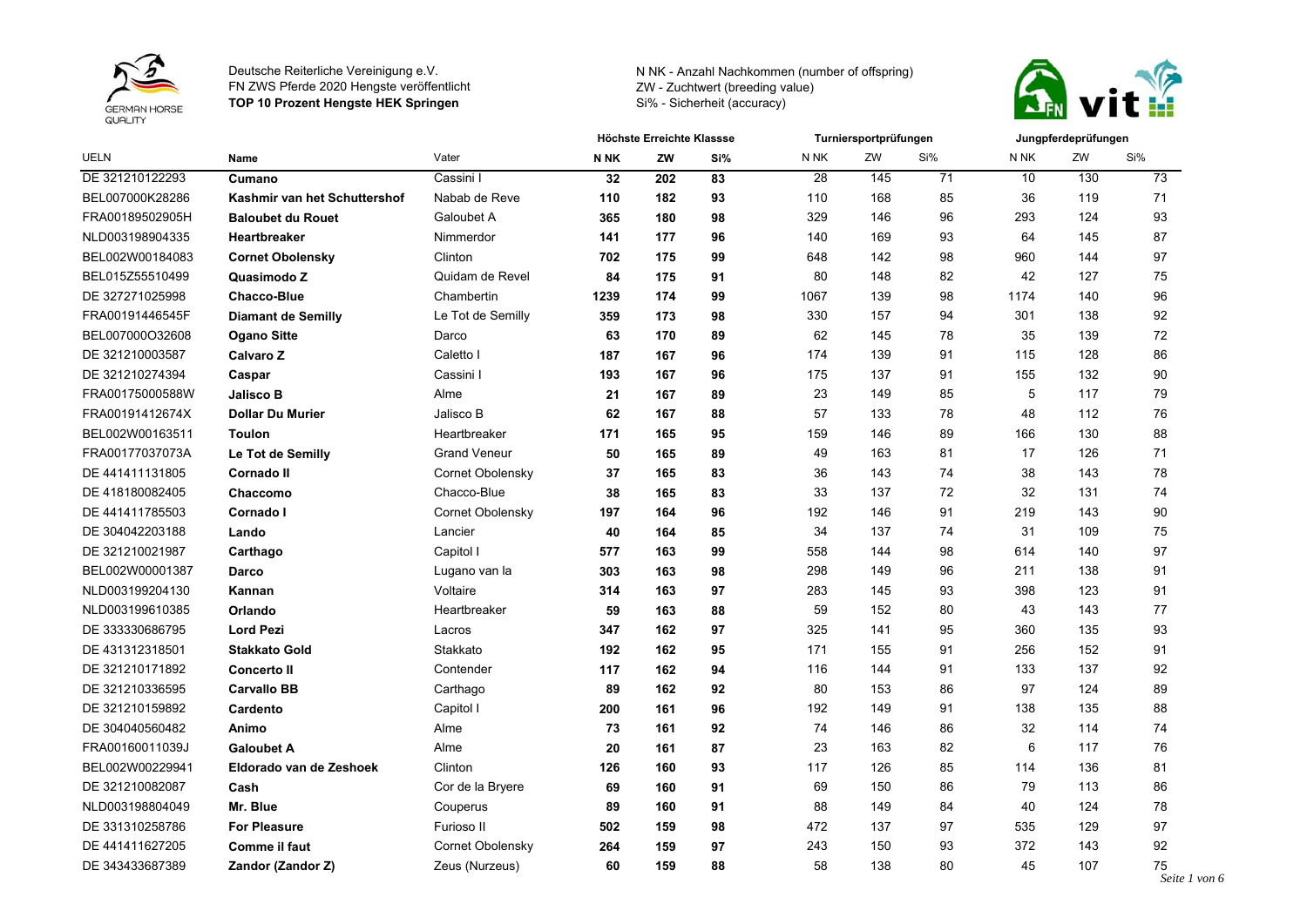



| <b>UELN</b>     | Name                      | Vater              | Höchste Erreichte Klassse |     |     | Turniersportprüfungen |     |     | Jungpferdeprüfungen |     |     |
|-----------------|---------------------------|--------------------|---------------------------|-----|-----|-----------------------|-----|-----|---------------------|-----|-----|
|                 |                           |                    | N NK                      | ZW  | Si% | N <sub>NK</sub>       | ZW  | Si% | N NK                | ZW  | Si% |
| DE 433331649401 | Carinue                   | Carthago           | 53                        | 159 | 88  | 43                    | 120 | 77  | 51                  | 127 | 79  |
| FRA00182613446A | <b>Quick Star</b>         | Galoubet A         | 271                       | 157 | 97  | 263                   | 157 | 95  | 237                 | 119 | 92  |
| BEL015Z55568000 | Cicero Z                  | Carthago           | 85                        | 157 | 91  | 84                    | 143 | 82  | 56                  | 136 | 77  |
| DE 321210236093 | <b>Clinton</b>            | Corrado I          | 227                       | 156 | 96  | 214                   | 126 | 93  | 175                 | 130 | 90  |
| BEL002W00162552 | Tangelo van de Zuuthoeve  | Narcos II          | 115                       | 156 | 93  | 112                   | 139 | 85  | 103                 | 132 | 79  |
| DE 321210016878 | <b>Chin Chin</b>          | Constant           | 87                        | 155 | 93  | 79                    | 140 | 89  | 61                  | 136 | 87  |
| DE 304040000893 | Andiamo Z                 | Animo              | 93                        | 155 | 92  | 90                    | 134 | 83  | 60                  | 98  | 72  |
| NLD003200107028 | <b>Harley VDL</b>         | Heartbreaker       | 35                        | 155 | 83  | 35                    | 165 | 70  | 40                  | 137 | 72  |
| DE 321210111681 | <b>Achill-Libero H</b>    | Landgraf I         | 153                       | 154 | 96  | 153                   | 132 | 93  | 142                 | 121 | 91  |
| DE 421000268101 | Carinjo                   | Cascavelle         | 141                       | 153 | 94  | 126                   | 130 | 89  | 137                 | 126 | 90  |
| BEL002W00178884 | <b>Vigo D'Arsouilles</b>  | Nabab de Reve      | 73                        | 153 | 90  | 65                    | 135 | 80  | 77                  | 128 | 81  |
| DE 321210208399 | Casall                    | Caretino           | 919                       | 152 | 99  | 746                   | 124 | 98  | 1065                | 135 | 97  |
| BEL002W00106995 | Nabab de Reve             | Quidam de Revel    | 243                       | 152 | 97  | 232                   | 123 | 92  | 204                 | 111 | 87  |
| FRA00104375748B | <b>Zirocco Blue</b>       | Mr. Blue           | 170                       | 152 | 95  | 159                   | 126 | 89  | 186                 | 133 | 86  |
| NLD003199806577 | Douglas (Rousseau)        | Darco              | 81                        | 152 | 90  | 80                    | 129 | 83  | 68                  | 143 | 84  |
| DE 333331514696 | Air Jordan                | Argentinus         | 30                        | 152 | 82  | 30                    | 113 | 71  | 25                  | 112 | 72  |
| DE 321210403798 | Quintero                  | Quantum            | 288                       | 151 | 97  | 253                   | 134 | 94  | 284                 | 123 | 93  |
| DE 321210134095 | Chellano Z                | Contender          | 111                       | 151 | 93  | 108                   | 152 | 87  | 67                  | 131 | 80  |
| NLD003198200009 | Ahorn (Olympic Ahorn)     | Nimmerdor          | 61                        | 151 | 92  | 65                    | 136 | 88  | 26                  | 107 | 80  |
| DE 331310099892 | Grandilot                 | Grandeur           | 38                        | 151 | 85  | 38                    | 131 | 77  | 38                  | 126 | 81  |
| DE 321210021688 | Cassini I                 | Capitol I          | 1135                      | 150 | 99  | 973                   | 129 | 99  | 1210                | 131 | 98  |
| DE 331319773688 | Lux                       | Lord Calando       | 169                       | 150 | 96  | 168                   | 138 | 93  | 134                 | 125 | 91  |
| DE 421000257600 | <b>Contact Me</b>         | Carthago           | 93                        | 150 | 92  | 76                    | 138 | 84  | 87                  | 115 | 84  |
| DE 433330837506 | <b>Congress</b>           | Cornet Obolensky   | 67                        | 150 | 89  | 64                    | 137 | 81  | 94                  | 130 | 86  |
| DE 304044680592 | Padarco van het Hertsveld | Darco              | 50                        | 150 | 87  | 50                    | 132 | 80  | 46                  | 114 | 76  |
| DE 421000203303 | Asca                      | Askari             | 37                        | 150 | 83  | 37                    | 135 | 74  | 47                  | 129 | 74  |
| DE 304042845186 | Jus de Pomme              | Primo des Bruyeres | 19                        | 150 | 82  | 19                    | 140 | 73  | 12                  | 105 | 70  |
| FRA00182604507R | Quidam de Revel           | Jalisco B          | 648                       | 149 | 99  | 589                   | 127 | 98  | 586                 | 117 | 97  |
| DE 321210218393 | Clearway                  | Capitol I          | 561                       | 149 | 98  | 476                   | 134 | 97  | 515                 | 130 | 94  |
| DE 321210036089 | Cento                     | Capitol I          | 499                       | 149 | 98  | 471                   | 132 | 97  | 487                 | 131 | 94  |
| DE 321210615475 | <b>Capitol I</b>          | Capitano           | 329                       | 149 | 98  | 401                   | 129 | 98  | 363                 | 127 | 97  |
| DE 418180274004 | Chap                      | Cellestial         | 139                       | 149 | 94  | 135                   | 119 | 89  | 147                 | 139 | 88  |
| DE 321210214198 | Catoki                    | Cambridge          | 495                       | 148 | 98  | 441                   | 140 | 96  | 492                 | 145 | 95  |
| DE 321210031490 | Lord Z                    | Lord               | 321                       | 148 | 97  | 301                   | 132 | 95  | 299                 | 124 | 89  |
| DE 321210259098 | <b>Cash and Carry</b>     | Cash               | 126                       | 148 | 94  | 112                   | 126 | 88  | 139                 | 112 | 90  |
| DE 421000004703 | Canturano I               | Canturo            | 132                       | 148 | 94  | 122                   | 124 | 87  | 127                 | 138 | 87  |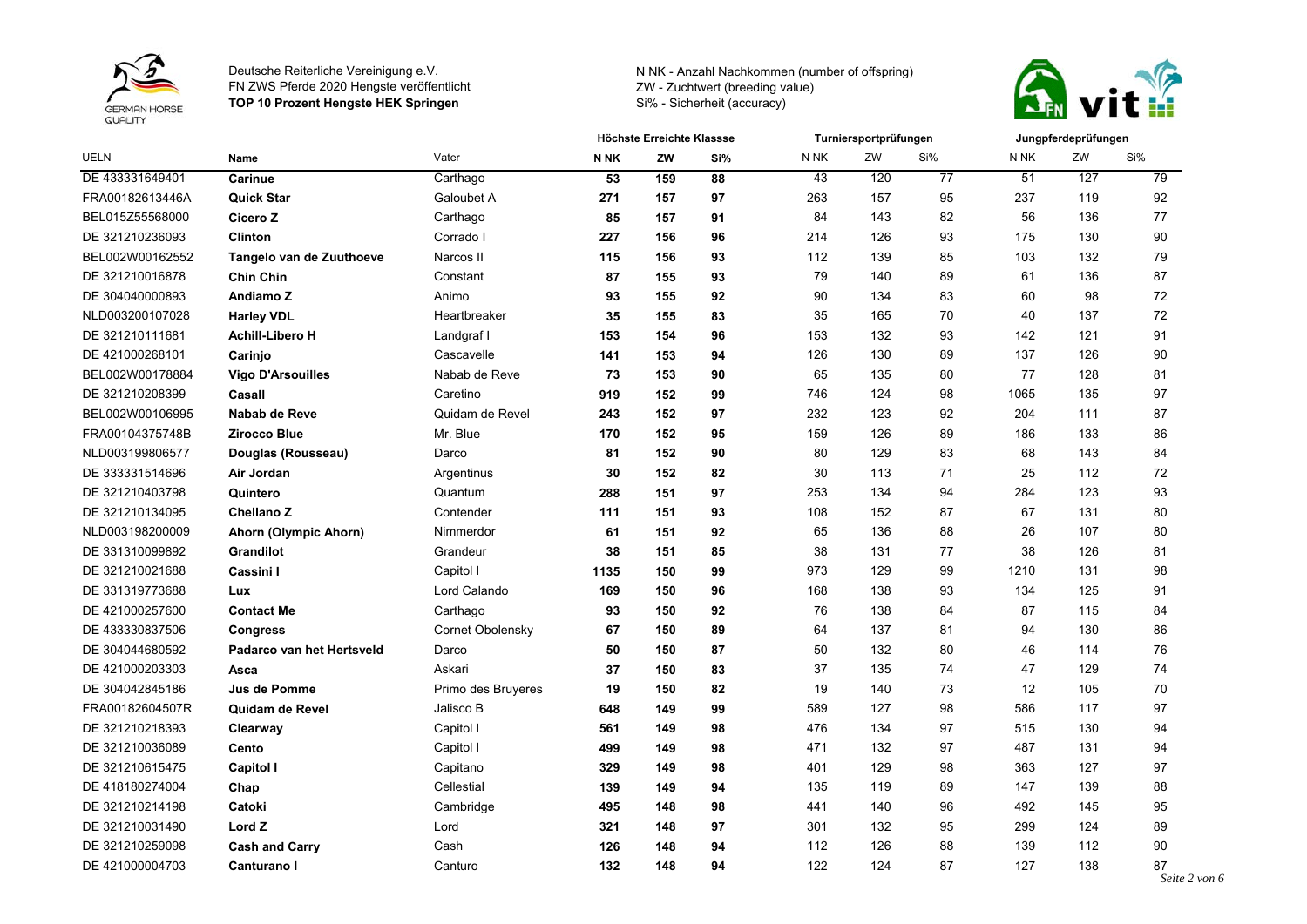



| <b>UELN</b>     | <b>Name</b>                   |                          | Höchste Erreichte Klassse |     |     |      | Turniersportprüfungen |     | Jungpferdeprüfungen |     |     |
|-----------------|-------------------------------|--------------------------|---------------------------|-----|-----|------|-----------------------|-----|---------------------|-----|-----|
|                 |                               | Vater                    | N <sub>NK</sub>           | ZW  | Si% | N NK | ZW                    | Si% | N <sub>NK</sub>     | ZW  | Si% |
| DE 321210246497 | Coupe de Coeur                | Calido I                 | 138                       | 147 | 94  | 124  | 128                   | 88  | 148                 | 133 | 88  |
| FRA00188439221L | Guidam (de Dartay)            | Quidam de Revel          | 97                        | 147 | 93  | 97   | 142                   | 87  | 44                  | 119 | 79  |
| NLD003199707606 | <b>Plot Blue</b>              | Mr. Blue                 | 52                        | 147 | 87  | 48   | 125                   | 75  | 59                  | 133 | 79  |
| DE 321210057599 | Livello                       | Limbus                   | 47                        | 147 | 86  | 43   | 130                   | 75  | 70                  | 118 | 85  |
| DE 304049211192 | <b>Epsom Gesmeray</b>         | Jalisco B                | 37                        | 147 | 83  | 33   | 127                   | 73  | 35                  | 106 | 72  |
| DE 321210242583 | <b>Caretino</b>               | Caletto II               | 896                       | 146 | 99  | 825  | 139                   | 98  | 1047                | 137 | 98  |
| DE 321210128499 | <b>Quidam's Rubin</b>         | Quidam de Revel          | 673                       | 146 | 99  | 627  | 117                   | 97  | 723                 | 124 | 96  |
| DE 333330999594 | <b>Cellestial</b>             | Cantus                   | 454                       | 146 | 98  | 437  | 133                   | 96  | 611                 | 144 | 94  |
| NLD003198404140 | Concorde                      | Voltaire                 | 207                       | 146 | 97  | 207  | 150                   | 94  | 111                 | 125 | 85  |
| DE 321210001890 | Coronado                      | Corrado I                | 225                       | 146 | 97  | 213  | 124                   | 94  | 246                 | 115 | 93  |
| FRA00100711473J | <b>Mylord Carthago</b>        | Carthago                 | 147                       | 146 | 94  | 133  | 130                   | 86  | 158                 | 126 | 88  |
| FRA00191453919Q | Dollar Dela Pierre (Tlaloc la | Quidam de Revel          | 61                        | 146 | 88  | 58   | 128                   | 77  | 37                  | 115 | 74  |
| DE 418180119605 | <b>Baloussini</b>             | <b>Baloubet du Rouet</b> | 37                        | 146 | 83  | 34   | 128                   | 72  | 34                  | 126 | 74  |
| DE 331319684593 | <b>Stakkato</b>               | Spartan                  | 869                       | 145 | 99  | 785  | 136                   | 98  | 1044                | 153 | 98  |
| DE 441410950103 | <b>Cornet's Stern</b>         | Cornet Obolensky         | 97                        | 145 | 92  | 85   | 125                   | 84  | 90                  | 126 | 87  |
| DE 304040942595 | <b>Namelus R</b>              | Concorde                 | 79                        | 145 | 90  | 78   | 134                   | 81  | 52                  | 108 | 75  |
| DE 418180984202 | Chintan                       | Cento                    | 42                        | 145 | 85  | 37   | 129                   | 75  | 38                  | 132 | 77  |
| DE 333331331099 | <b>Balou du Rouet</b>         | <b>Baloubet du Rouet</b> | 1104                      | 144 | 99  | 1005 | 123                   | 98  | 1254                | 133 | 96  |
| DE 341410014072 | Polydor                       | Pilatus                  | 370                       | 144 | 98  | 454  | 133                   | 98  | 363                 | 117 | 96  |
| DE 421000324904 | Contagio                      | Colman                   | 127                       | 144 | 93  | 122  | 132                   | 88  | 134                 | 135 | 87  |
| DE 304043845286 | <b>Emilion</b>                | Wellington               | 94                        | 144 | 92  | 93   | 126                   | 87  | 60                  | 110 | 78  |
| DE 441410786905 | <b>Cornet's Prinz</b>         | Cornet Obolensky         | 86                        | 144 | 91  | 73   | 135                   | 81  | 115                 | 123 | 87  |
| DE 321210061880 | Latus I                       | Landgraf I               | 50                        | 144 | 88  | 56   | 116                   | 84  | 46                  | 97  | 81  |
| DE 431310339701 | <b>Ukato</b>                  | Stakkato                 | 52                        | 144 | 87  | 51   | 134                   | 77  | 36                  | 138 | 71  |
| DE 321210242990 | C-Indoctro                    | Capitol I                | 461                       | 143 | 98  | 444  | 144                   | 97  | 346                 | 133 | 93  |
| DE 321210405495 | Canturo                       | Cantus                   | 301                       | 143 | 97  | 272  | 117                   | 94  | 319                 | 128 | 94  |
| DE 331316781895 | Forsyth                       | For Pleasure             | 127                       | 143 | 94  | 125  | 115                   | 89  | 135                 | 124 | 89  |
| DE 421000129301 | <b>Contendro II</b>           | Contender                | 115                       | 143 | 93  | 102  | 140                   | 87  | 105                 | 135 | 88  |
| BEL015Z55546000 | <b>Carthino Z</b>             | Carthago                 | 60                        | 143 | 88  | 60   | 134                   | 78  | 42                  | 133 | 72  |
| DE 331319774088 | <b>Power Light</b>            | Pilot                    | 36                        | 143 | 84  | 36   | 122                   | 76  | 37                  | 123 | 79  |
| DE 321210046185 | Corrado I                     | Cor de la Bryere         | 880                       | 142 | 99  | 792  | 125                   | 98  | 972                 | 126 | 98  |
| DE 341410084174 | Pilot                         | Pilatus                  | 305                       | 142 | 99  | 446  | 122                   | 98  | 374                 | 124 | 98  |
| NLD003199500596 | Lupicor                       | Lux                      | 198                       | 142 | 96  | 191  | 153                   | 92  | 180                 | 137 | 90  |
| DE 473730631803 | <b>Colorit</b>                | Coriano                  | 83                        | 142 | 91  | 82   | 125                   | 84  | 84                  | 129 | 85  |
| DE 433331074400 | Cartogran                     | Carthago                 | 73                        | 142 | 90  | 43   | 111                   | 74  | 52                  | 120 | 78  |
| DE 304048031489 | <b>Tinka's Boy</b>            | Zuidpool                 | 68                        | 142 | 88  | 66   | 127                   | 77  | 60                  | 102 | 74  |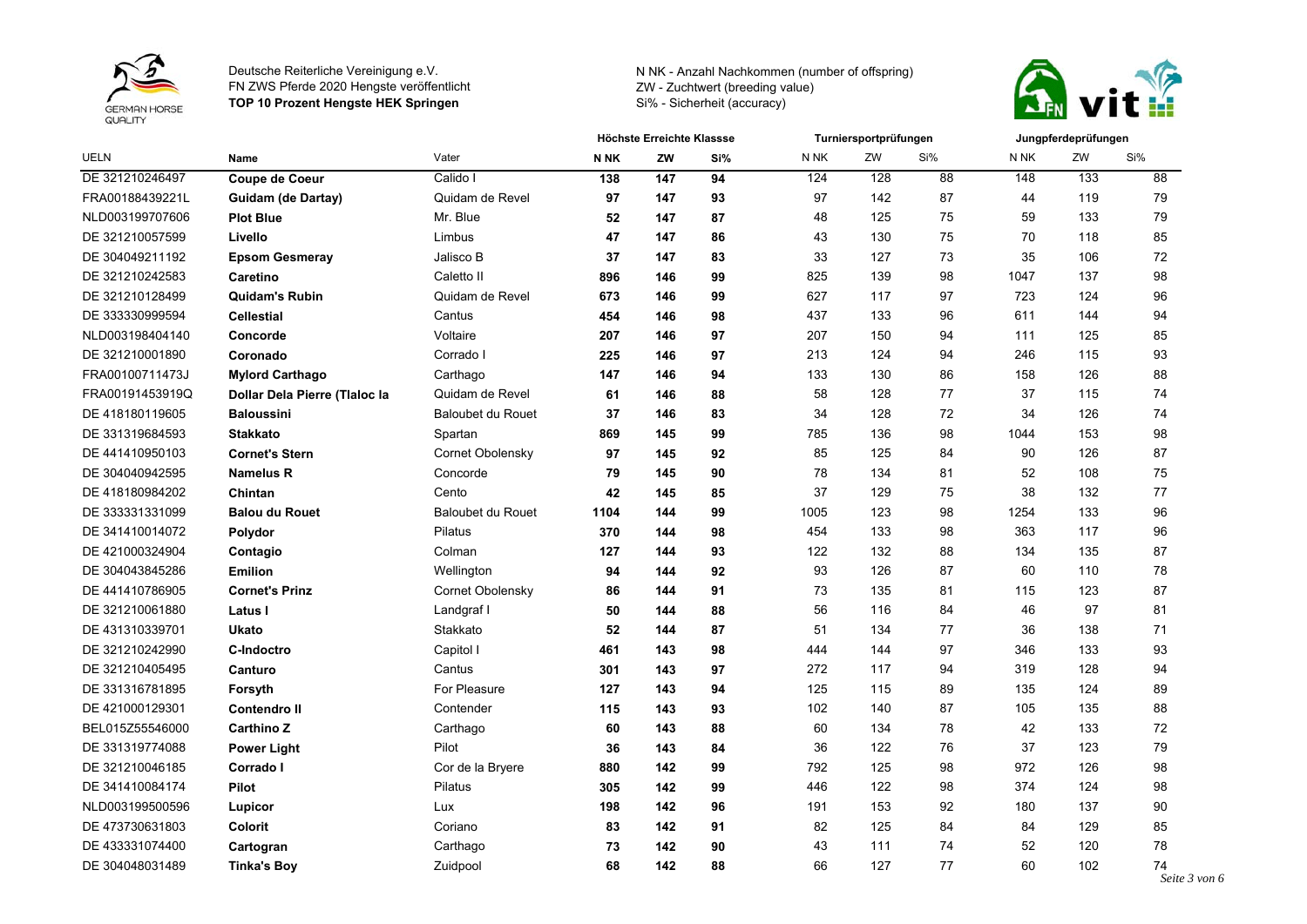



| <b>UELN</b>     | <b>Name</b>              |                  | Höchste Erreichte Klassse |       |     |                 | Turniersportprüfungen |     | Jungpferdeprüfungen |     |                     |
|-----------------|--------------------------|------------------|---------------------------|-------|-----|-----------------|-----------------------|-----|---------------------|-----|---------------------|
|                 |                          | Vater            | <b>N NK</b>               | ZW    | Si% | N <sub>NK</sub> | ZW                    | Si% | N <sub>NK</sub>     | ZW  | Si%                 |
| DE 304046566590 | <b>Equest Carnute</b>    | Oberon Du Moulin | 47                        | $142$ | 86  | 44              | 147                   | 76  | 40                  | 108 | 73                  |
| DE 321210089190 | <b>Centauer Z</b>        | Capitol I        | 32                        | 142   | 85  | 31              | 126                   | 76  | 22                  | 124 | 72                  |
| DE 321210128881 | <b>Cantus</b>            | Caletto I        | 306                       | 141   | 98  | 327             | 135                   | 97  | 327                 | 126 | 96                  |
| DE 333339627586 | <b>Cordalme Z</b>        | Cor de la Bryere | 235                       | 141   | 97  | 231             | 130                   | 95  | 257                 | 118 | 93                  |
| DE 321210087698 | Chalan                   | Chambertin       | 85                        | 141   | 91  | 80              | 142                   | 85  | 82                  | 142 | 85                  |
| DE 421000195107 | Quadros                  | Quidam de Revel  | 74                        | 141   | 90  | 66              | 132                   | 80  | 81                  | 132 | 86                  |
| DE 341412161597 | Larenco                  | Lancer III       | 41                        | 141   | 85  | 41              | 133                   | 75  | 43                  | 122 | 83                  |
| DE 321210094497 | Levisto                  | Leandro          | 281                       | 140   | 97  | 271             | 142                   | 95  | 350                 | 140 | 95                  |
| DE 321210112494 | Quantum                  | Quidam de Revel  | 260                       | 140   | 97  | 238             | 131                   | 94  | 271                 | 110 | 93                  |
| FRA00184056536Z | Sable Rose (Calvados)    | Uriel            | 118                       | 140   | 94  | 117             | 144                   | 89  | 76                  | 111 | 77                  |
| DE 333330326898 | Armitage                 | Argentinus       | 113                       | 140   | 93  | 102             | 128                   | 86  | 132                 | 126 | 87                  |
| DE 321210182597 | Casco                    | Cascavelle       | 68                        | 140   | 90  | 66              | 148                   | 82  | 54                  | 131 | 79                  |
| FRA00179297317N | <b>Narcos II</b>         | Fair Play III    | 43                        | 140   | 90  | 44              | 135                   | 84  | 19                  | 115 | 72                  |
| DE 304045991294 | <b>Montender</b>         | Contender        | 74                        | 140   | 90  | 71              | 127                   | 85  | 83                  | 138 | 86                  |
| DE 321210018493 | Liatos                   | Landgraf I       | 54                        | 140   | 88  | 52              | 125                   | 80  | 59                  | 116 | 85                  |
| DE 333330892291 | <b>Peter Pan</b>         | Pilot            | 40                        | 140   | 86  | 40              | 119                   | 78  | 30                  | 133 | 82                  |
| NLD003200413441 | Zacharov (Capello's Boy) | Clinton          | 37                        | 140   | 83  | 35              | 131                   | 72  | 44                  | 116 | 72                  |
| DE 431310436607 | <b>Chacco Chacco</b>     | Chacco-Blue      | 31                        | 140   | 81  | 31              | 150                   | 70  | 42                  | 148 | 81                  |
| DE 431312315802 | Perigueux                | Perpignon        | 339                       | 139   | 97  | 316             | 139                   | 94  | 444                 | 150 | 94                  |
| DE 421000408301 | Cartani                  | Carthago         | 313                       | 139   | 97  | 275             | 121                   | 94  | 310                 | 112 | 91                  |
| DE 441411506303 | Corlensky G I            | Cornet Obolensky | 155                       | 139   | 94  | 142             | 120                   | 88  | 178                 | 129 | $90\,$              |
| DE 421000175501 | <b>Quick Nick I</b>      | Quinar           | 47                        | 139   | 86  | 43              | 135                   | 76  | 46                  | 116 | 79                  |
| DE 331317209392 | <b>Drossan</b>           | Drosselklang II  | 40                        | 139   | 86  | 40              | 120                   | 76  | 38                  | 123 | 81                  |
| NLD003199503822 | <b>Numero Uno</b>        | Achill-Libero H  | 547                       | 138   | 98  | 511             | 128                   | 96  | 539                 | 134 | 92                  |
| DE 421000278903 | Clarimo                  | Clearway         | 627                       | 138   | 98  | 544             | 117                   | 97  | 659                 | 132 | 93                  |
| DE 321210016485 | Come On                  | Cantus           | 250                       | 138   | 97  | 237             | 126                   | 94  | 258                 | 130 | 93                  |
| DE 441412029203 | <b>Cristallo</b>         | Cornet Obolensky | 232                       | 138   | 96  | 218             | 126                   | 92  | 314                 | 129 | 92                  |
| DE 333330887393 | <b>Sandro Boy</b>        | Sandro           | 186                       | 138   | 96  | 154             | 110                   | 91  | 209                 | 117 | 92                  |
| NLD003200204912 | Verdi (Q-Verdi)          | Quidam de Revel  | 241                       | 138   | 96  | 223             | 106                   | 92  | 263                 | 116 | 88                  |
| DE 321210022488 | Celano                   | Capitol I        | 163                       | 138   | 95  | 160             | 134                   | 91  | 123                 | 121 | 89                  |
| DE 418180155604 | <b>Stakkatol</b>         | Stakkato         | 155                       | 138   | 95  | 118             | 105                   | 87  | 138                 | 124 | 84                  |
| FRA00193000175C | <b>Flipper D'Elle</b>    | Double Espoir    | 90                        | 138   | 91  | 88              | 140                   | 83  | 76                  | 114 | 80                  |
| DE 321210097688 | Capriol                  | Capitol I        | 67                        | 138   | 90  | 66              | 131                   | 84  | 58                  | 119 | 86                  |
| NLD003200204840 | Van Gogh                 | Numero Uno       | 66                        | 138   | 89  | 63              | 123                   | 78  | 87                  | 126 | 82                  |
| DE 431317221101 | <b>Albatros</b>          | Acord II         | 55                        | 138   | 87  | 54              | 139                   | 79  | 51                  | 134 | 83                  |
| DE 373732033497 | <b>Cassius Clay</b>      | Calido I         | 24                        | 138   | 78  | 24              | 119                   | 70  | 29                  | 121 | 74<br>Seite 4 von 6 |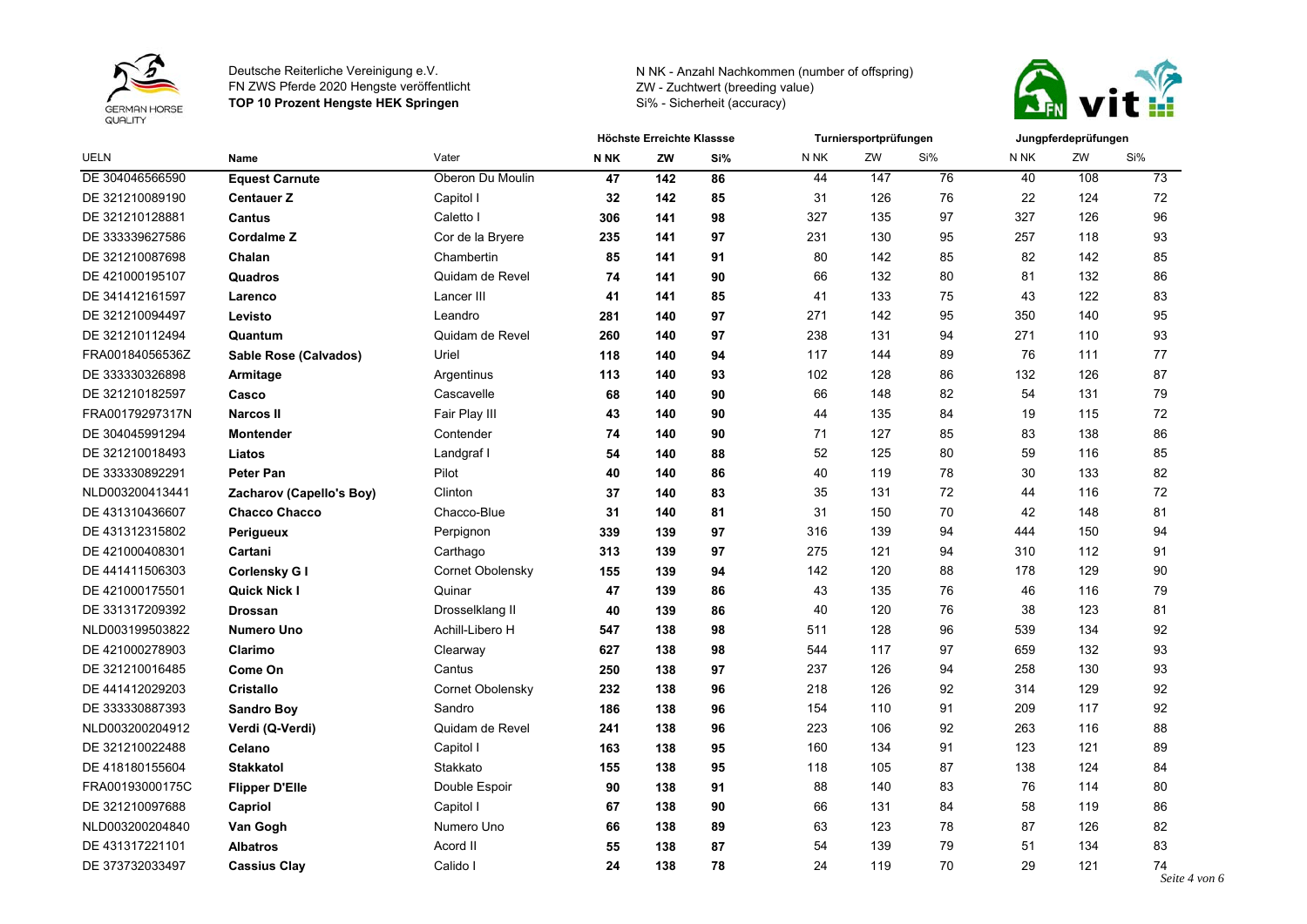



| <b>UELN</b>     | <b>Name</b>                 |                    | Höchste Erreichte Klassse |     |     |        | Turniersportprüfungen |     | Jungpferdeprüfungen |     |                    |
|-----------------|-----------------------------|--------------------|---------------------------|-----|-----|--------|-----------------------|-----|---------------------|-----|--------------------|
|                 |                             | Vater              | N <sub>NK</sub>           | ZW  | Si% | N NK   | ZW                    | Si% | N NK                | ZW  | Si%                |
| DE 321210154997 | Askari                      | Acord II           | 342                       | 137 | 97  | 327    | 135                   | 95  | 373                 | 133 | 94                 |
| DE 321210009183 | <b>Burggraaf</b>            | Landgraf I         | 242                       | 137 | 97  | 248    | 125                   | 95  | 127                 | 118 | 89                 |
| DE 418180092504 | Conthargos                  | Converter          | 346                       | 137 | 97  | 265    | 95                    | 92  | 369                 | 126 | 88                 |
| DE 321210124989 | Corland (DK: Corlando)      | Cor de la Bryere   | 174                       | 137 | 96  | 165    | 146                   | 91  | 125                 | 130 | 86                 |
| DE 331310278689 | Cashman                     | Contender          | 167                       | 137 | 95  | 165    | 112                   | 91  | 184                 | 116 | 91                 |
| DE 321210143290 | Indorado                    | Corrado I          | 125                       | 137 | 94  | 125    | 130                   | 88  | 67                  | 125 | 82                 |
| DE 361610064396 | <b>For Keeps</b>            | For Pleasure       | 143                       | 137 | 94  | 138    | 123                   | 90  | 144                 | 113 | 88                 |
| DE 404040741302 | <b>Nintender</b>            | Namelus R          | 123                       | 137 | 93  | 99     | 127                   | 85  | 111                 | 121 | 84                 |
| DE 433331649501 | Cartoon                     | Carthago           | 85                        | 137 | 91  | 60     | 97                    | 79  | 67                  | 126 | 80                 |
| DE 441411244806 | Capistrano                  | Cornet Obolensky   | 70                        | 137 | 89  | 69     | 133                   | 80  | 108                 | 138 | 86                 |
| BEL002W00191657 | <b>Action-Breaker</b>       | Heartbreaker       | 70                        | 137 | 89  | 59     | 128                   | 74  | 102                 | 129 | 81                 |
| NLD003200510669 | For Fashion (Anklahoma VDL) | For Pleasure       | 52                        | 137 | 86  | 35     | 139                   | 72  | 46                  | 136 | 83                 |
| DE 433331279700 | <b>Candidatus</b>           | Carthago           | 27                        | 137 | 80  | 26     | 120                   | 70  | 25                  | 115 | 74                 |
| DE 321210133897 | <b>Con Air</b>              | Contender          | 483                       | 136 | 98  | 424    | 131                   | 96  | 475                 | 127 | 94                 |
| DE 321210097093 | <b>Chambertin</b>           | Cambridge          | 409                       | 136 | 98  | 401    | 127                   | 96  | 415                 | 128 | 93                 |
| DE 321210276294 | Acorado I                   | Acord II           | 412                       | 136 | 98  | 388    | 121                   | 97  | 503                 | 122 | 96                 |
| DE 321210617974 | Calando I                   | Cor de la Bryere   | 255                       | 136 | 97  | 258    | 128                   | 96  | 309                 | 119 | 95                 |
| DE 418180033002 | <b>Centadel</b>             | Cento              | 158                       | 136 | 95  | 112    | 102                   | 86  | 125                 | 115 | 83                 |
| DE 321210093778 | <b>Caletto II</b>           | Cor de la Bryere   | 18                        | 136 | 93  | 61     | 127                   | 93  | 36                  | 124 | 92                 |
| DE 321210142893 | <b>Ars Vivendi</b>          | Acord II           | 86                        | 136 | 92  | 82     | 105                   | 85  | 87                  | 121 | 87                 |
| DE 321210018297 | <b>Corofino II</b>          | Corrado I          | 84                        | 136 | 91  | 78     | 134                   | 85  | 87                  | 122 | 85                 |
| DE 431316920003 | <b>Avec Coeur</b>           | Acorado I          | 53                        | 136 | 86  | 48     | 100                   | 76  | 49                  | 117 | 80                 |
| DE 321210176396 | Colman                      | Carthago           | 667                       | 135 | 99  | 598    | 121                   | 97  | 753                 | 134 | 96                 |
| DE 304040014772 | <b>Nimmerdor</b>            | Farn               | 77                        | 135 | 96  | 88     | 135                   | 94  | 56                  | 128 | 91                 |
| BEL002W00001590 | <b>Nonstop</b>              | Darco              | 115                       | 135 | 93  | 115    | 131                   | 87  | 72                  | 118 | 77                 |
| DE 304046236398 | Al Cantino (ex: Romario)    | Ahorn (Olympic     | 60                        | 135 | 89  | 59     | 133                   | 82  | 67                  | 121 | 84                 |
| DE 321210006488 | Acobat I                    | Athlet Z           | 55                        | 135 | 88  | 52     | 122                   | 82  | 61                  | 121 | 80                 |
| DE 433331107808 | <b>Casino Berlin</b>        | Caspar             | 45                        | 135 | 85  | 40     | 117                   | 72  | 66                  | 134 | 85                 |
| DE 433330279700 | Lex Lugar                   | Lordanos           | 32                        | 135 | 82  | $30\,$ | 130                   | 71  | 37                  | 132 | 80                 |
| DE 333330896092 | Quilot                      | Quick Star         | 25                        | 135 | 81  | 25     | 119                   | 71  | 23                  | 104 | 76                 |
| DE 421000339405 | <b>Diarado</b>              | Diamant de Semilly | 808                       | 134 | 99  | 681    | 130                   | 97  | 1018                | 139 | 96                 |
| DE 321210145291 | <b>Limbus</b>               | Landgraf I         | 356                       | 134 | 98  | 323    | 138                   | 95  | 378                 | 120 | 95                 |
| DE 331313907078 | <b>Grandeur</b>             | Gralsritter        | 257                       | 134 | 97  | 258    | 125                   | 95  | 291                 | 112 | 93                 |
| DE 321210086486 | Cascavelle                  | Cantus             | 166                       | 134 | 96  | 163    | 137                   | 93  | 195                 | 113 | 93                 |
| DE 441411223906 | <b>Colestus</b>             | Cornet Obolensky   | 238                       | 134 | 96  | 232    | 124                   | 92  | 316                 | 136 | 91                 |
| DE 321210231287 | <b>Lavall II</b>            | Landgraf I         | 142                       | 134 | 95  | 137    | 112                   | 91  | 169                 | 85  | 92<br>$\mathbf{C}$ |